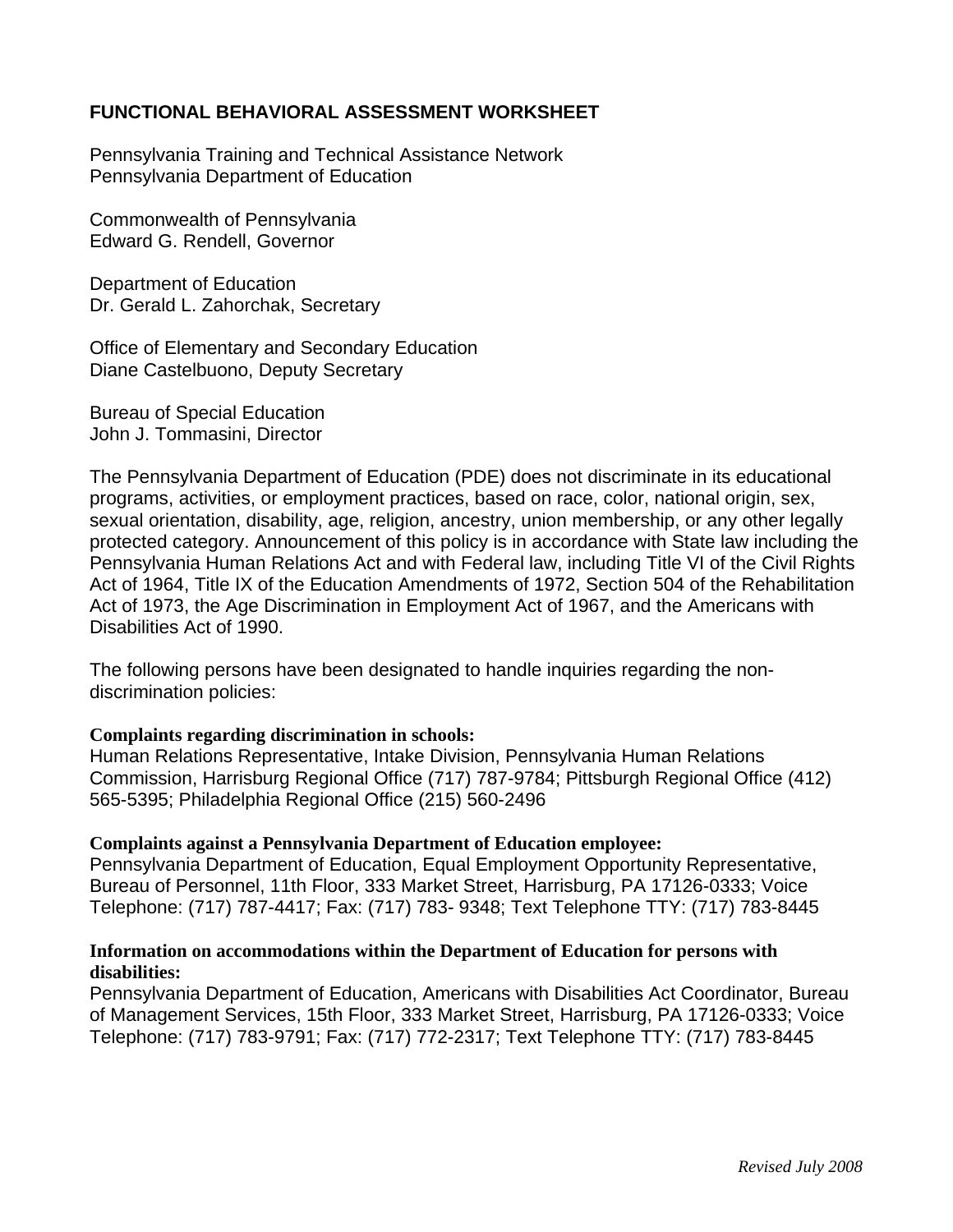### **General questions regarding educational law or issues:**

Pennsylvania Department of Education, School Services Unit, Director, 5th Floor, 333 Market Street, Harrisburg PA 17126-0333; Voice Telephone: 717/783-3750; Fax: 717/783-6802; Text Telephone TTY: 717/783- 8445

**PaTTAN – Harrisburg Office:** 6340 Flank Drive, Suite 600, Harrisburg, PA 17112 2764; 800/ 360-7282; 717/541-4960; Fax: 717/541-4968

**PaTTAN – King of Prussia Office:** 200 Anderson Road, King of Prussia, PA 19406; 800/441-3215; 610/265-7321; Fax: 610/265-5737

**PaTTAN – Pittsburgh Office:** 3190 William Pitt Way, Pittsburgh, PA 15238; 800/446-5607; 412/826-2336; Fax: 412/826-1964

#### **Website: www.pattan.net**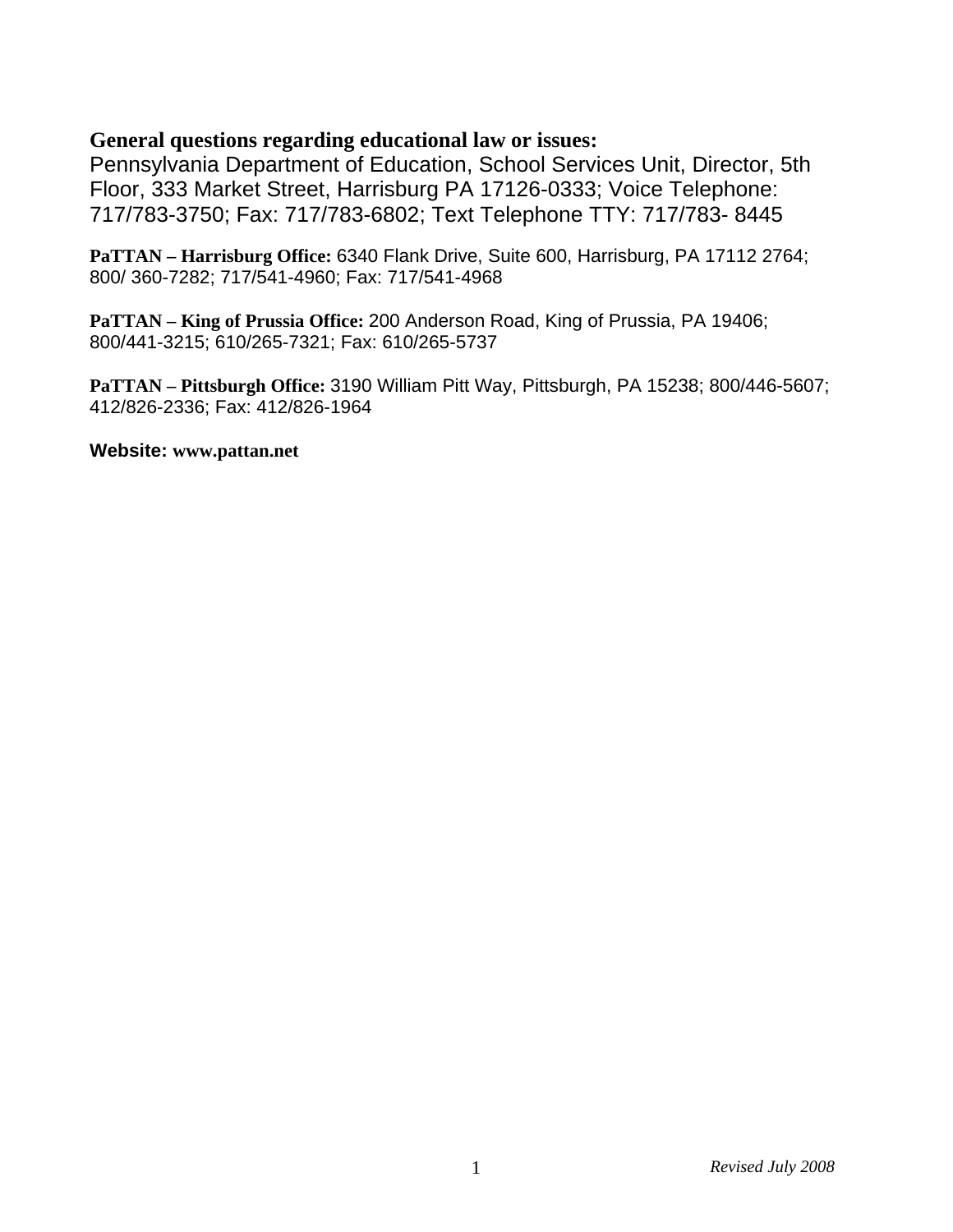# *FUNCTIONAL BEHAVIORAL ASSESSMENT (FBA)*

#### *Purpose*

Individualized Functional Behavioral Assessment (FBA) is used in instances where behavior interferes *significantly* with the student's learning or that of his/her peers despite the consistent implementation of behavioral interventions developed from less formal behavioral assessments. Effective classroom management approaches embedded within effective instructional design and delivery appropriately address the majority of behavioral issues occurring in classrooms.

### *Process*

Functional Behavioral Assessment (FBA) is a process for identifying problem behaviors and developing interventions to improve or eliminate those behaviors. An FBA consists of information-gathering procedures that result in a hypothesis about the function(s) that the behavior is serving for the student. The process also results in the identification of environmental antecedents and consequences that are maintaining the behavior. The information gathered is used to develop an effective and efficient behavior plan.

Information must be gathered indirectly through a team interview of person(s) who have observed the behavior of the student in a variety of settings and conditions. The purpose of the interview is to review variables affecting the behavior, and then narrow the focus to those variables that are important to the student.

Information also should be gathered by collecting data through direct observation of the behavior across settings and times with consideration of a variety of other environmental factors (i.e., other persons present, task demands, changing conditions). Information gathered during the interview portion of the FBA identifies the type of data to collect during direct observations. A graphic representation of the data collected, written descriptions collected through structured anecdotal reports during direct observations, and the interview information result in the following:

- 1. Development of a specific, clear description of the behavior of concern
- 2. Identification of environmental factors such as antecedents (what happened before the behavior occurred) and consequences (what happened after the behavior occurred) corresponding with the behavior
- 3. Development of summary statements identifying the perceived function(s) of the behavior of concern

This information serves as the basis for the development of a Positive Behavior Support Plan (PBSP) that changes environmental conditions (i.e., antecedents and consequences) while providing instruction in the acquisition of new, more appropriate behaviors. Throughout the baseline and intervention phases, data is collected and evaluated, and decisions are made based upon analyses of the data. Ongoing revisions to the PBSP should continue to be driven by data analyses.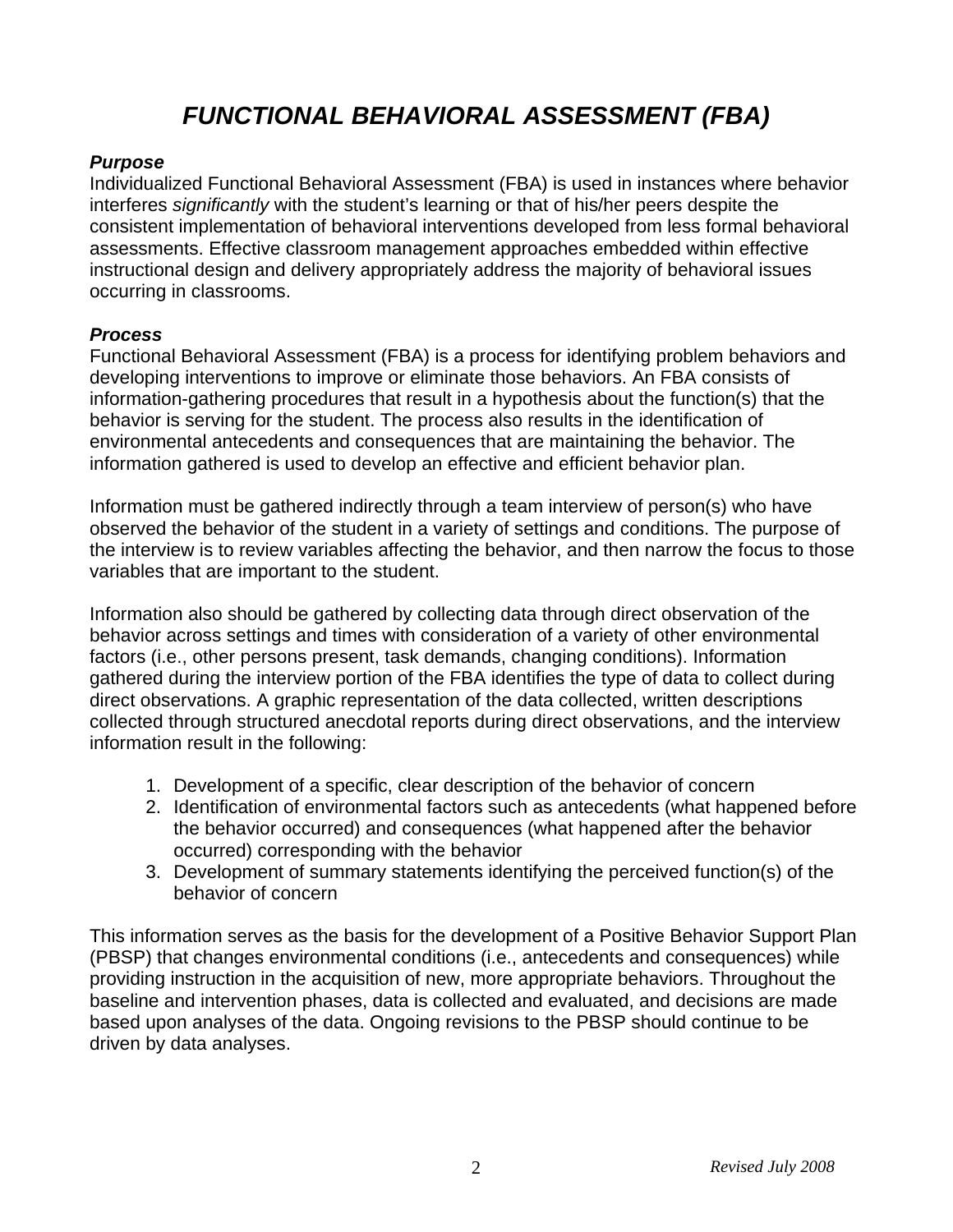## *When Must a Functional Behavioral Assessment (FBA) Be Conducted?*

### *Regulatory Requirements*

### Chapter 14 Requirements:

Positive, rather than negative, measures must form the basis of behavior support programs to ensure that all students and eligible young children shall be free from demeaning treatment, the use of aversive techniques and the unreasonable use of restraints. Behavior support programs must include research based practices and techniques to develop and maintain skills that will enhance an individual student's or eligible young child's opportunity for learning and self-fulfillment. Behavior support programs and plans must be based on a functional assessment of behavior and utilize positive behavior techniques. When an intervention is needed to address problem behavior, the types of intervention chosen for a particular student or eligible young child shall be the least intrusive necessary. The use of restraints is considered a measure of last resort, only to be used after other less restrictive measures, including de-escalation techniques, in accord with subsection (c)(2). Notwithstanding the requirements incorporated by reference in 34 CFR 300.34, 300.324 and 300.530 (relating to related services; development, review, and revision of IEP; and authority of school personnel), with regard to a child's behavior, the following words and terms, when used in this section, have the following meanings, unless the context clearly indicates otherwise: *Aversive techniques—*Deliberate activities designed to establish a negative association with a specific behavior.

*Behavior support—*The development, change and maintenance of selected behaviors through the systematic application of behavior change techniques.

*Positive behavior support plans—*A plan for students with disabilities and eligible young children who require specific intervention to address behavior that interferes with learning. A positive behavior support plan shall be developed by the IEP team, be based on a functional behavior assessment, and become part of the individual eligible young child's or student's IEP. These plans must include methods that utilize positive reinforcement and other positive techniques to shape a student's or eligible young child's behavior, ranging from the use of positive verbal statements as a reward for good behavior to specific tangible rewards.

In Pennsylvania, a disciplinary change in placement occurs when a student with a disability is removed for:

- ♦ More than 10 consecutive school days, **OR**
- ♦ More than 15 cumulative school days in a school year, **OR**
- ♦ When school days 11-15 constitute a pattern of exclusion, **OR**
- ♦ Even one school day for a student with mental retardation
- ♦ Up to 45 school days to an interim alternative educational setting for violations involving drugs, weapons, or serious bodily injury.

When a change of placement occurs, the LEA must:

Conduct a Functional Behavioral Assessment (FBA) and develop a Positive Behavior Support Plan (PBSP)

OR

Review and modify existing Positive Behavior Support Plan (PBSP) to prevent recurrence of the behavior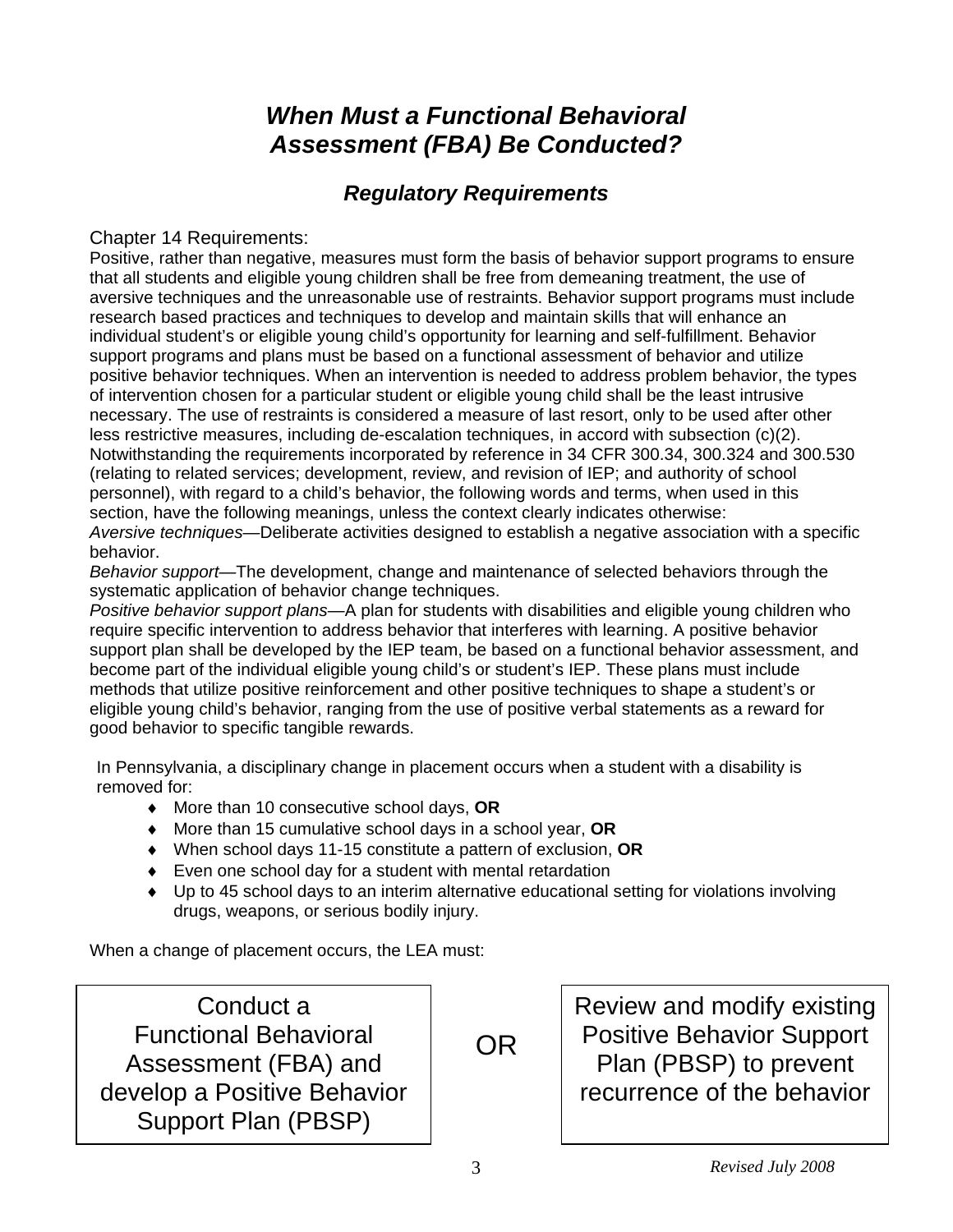# **FUNCTIONAL BEHAVIORAL ASSESSMENT (FBA)**

STEP 1: INTERVIEW

The IEP team, including persons who have observed the behavior of the student in a variety of settings and conditions, completes the interview questions focusing on antecedents, behaviors, and consequences.



Data collection is accomplished through direct observation in the student's natural environment. Direct observation provides objective data to support or refute the interview information; thus leading to more accurate hypothesis formation. The observation and the data collection methods are determined by information gathered during the interview phase.



The IEP team summarizes the interview information and the data collected during direct observation to form one or more hypotheses identifying the function(s) the behavior is serving for the student. The IEP team uses this information to build a Positive Behavior Support Plan. Ongoing analyses of data collected during the intervention phase of the PBSP guide the team in measuring progress and making necessary revisions.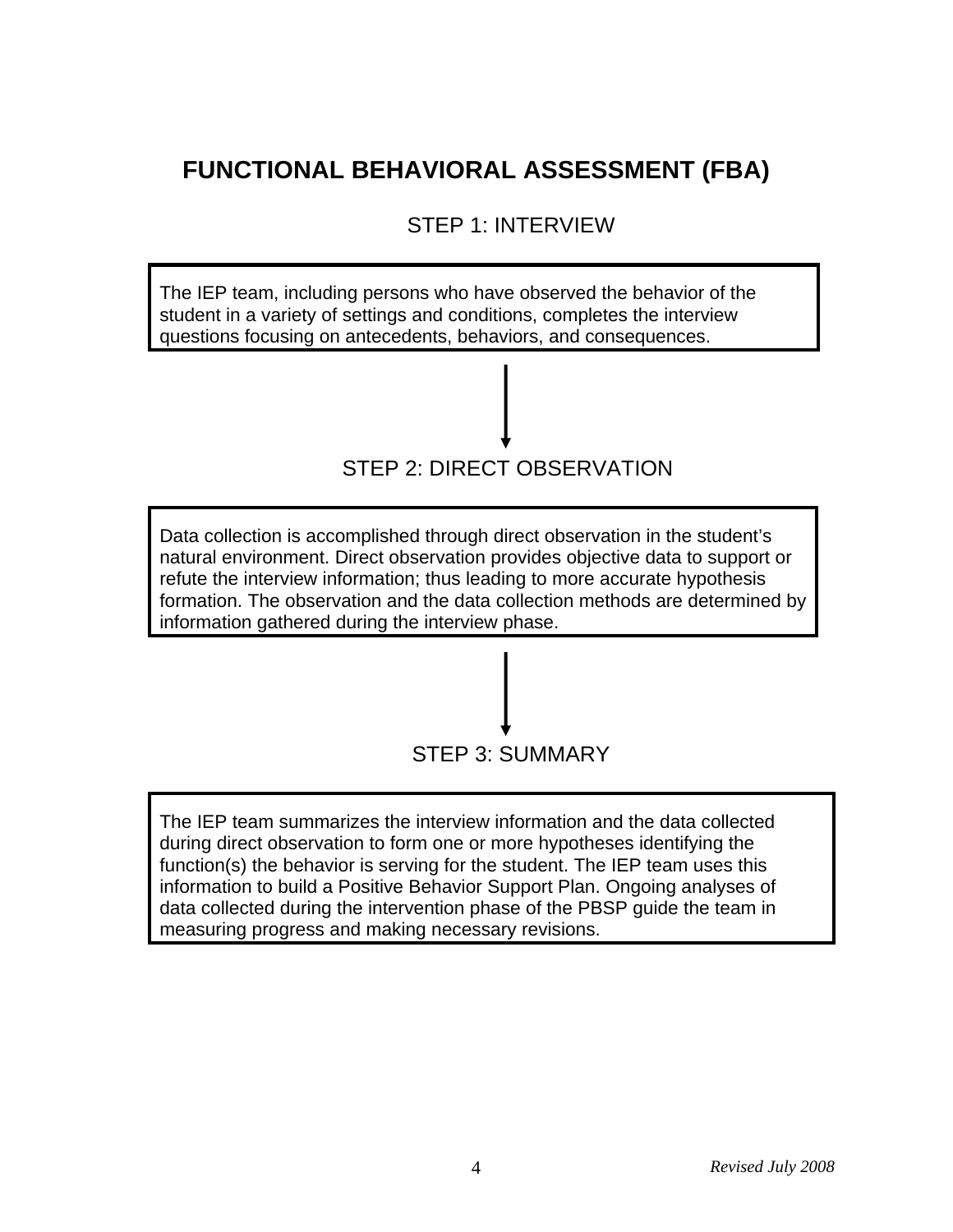### **STEP 1: FBA INTERVIEW**

|                                                                                                         |  | Date: __________  |  |  |
|---------------------------------------------------------------------------------------------------------|--|-------------------|--|--|
| School: __________________________________                                                              |  | Grade: DOB: 2008. |  |  |
|                                                                                                         |  |                   |  |  |
| $\blacksquare$<br>Description of the Behavior of Concern (specifically describe what the behavior looks |  |                   |  |  |
|                                                                                                         |  |                   |  |  |
| <i>Instructions:</i> When the answer is YES, add details on the lines provided.                         |  |                   |  |  |
| <b>II. Physiological and Medical Factors:</b>                                                           |  |                   |  |  |

 1. Could the behavior be the result of a medical or psychiatric condition or any form of physical discomfort?

| <b>NO</b><br><b>YES</b>                                                                                             |
|---------------------------------------------------------------------------------------------------------------------|
|                                                                                                                     |
| 2. Could the behavior be related to a side effect of medication?                                                    |
| <b>NO</b><br><b>YES</b><br>П                                                                                        |
| 3. Could the behavior be the result of some physical deprivation condition (thirst, hunger,<br>lack of rest, etc.)? |
| <b>NO</b><br><b>YES</b>                                                                                             |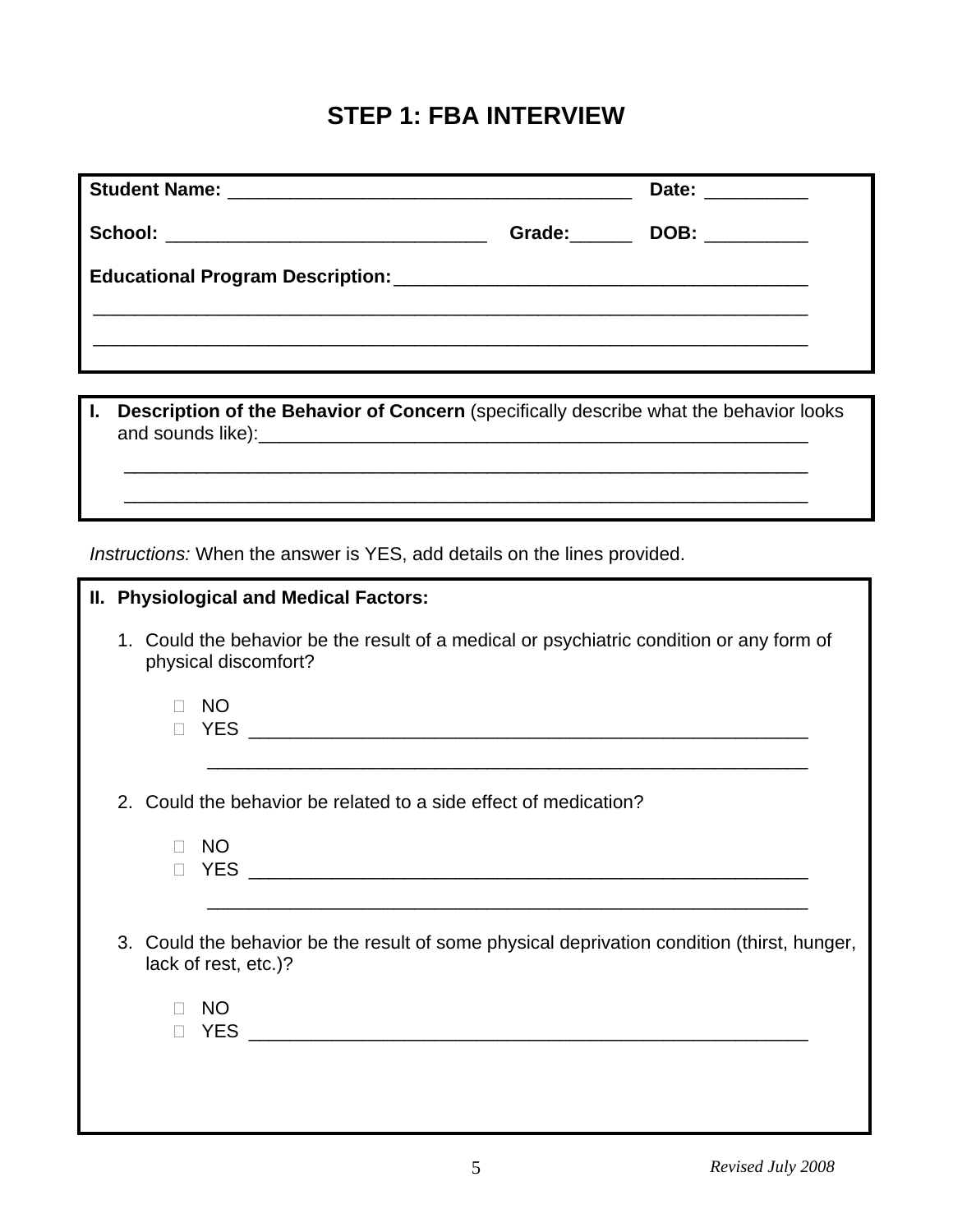| <b>III. Antecedent Events:</b>                                                                                                                                                                                            |  |  |  |  |
|---------------------------------------------------------------------------------------------------------------------------------------------------------------------------------------------------------------------------|--|--|--|--|
| 1. Are there circumstances in which the behavior ALWAYS occurs?                                                                                                                                                           |  |  |  |  |
| <b>NO</b><br>$\Box$                                                                                                                                                                                                       |  |  |  |  |
|                                                                                                                                                                                                                           |  |  |  |  |
|                                                                                                                                                                                                                           |  |  |  |  |
| 2. Are there circumstances in which the behavior NEVER occurs?                                                                                                                                                            |  |  |  |  |
| <b>NO</b><br>$\Box$                                                                                                                                                                                                       |  |  |  |  |
|                                                                                                                                                                                                                           |  |  |  |  |
| 3. Does the behavior occur only (or more often) during particular activities?                                                                                                                                             |  |  |  |  |
| <b>NO</b><br>$\Box$                                                                                                                                                                                                       |  |  |  |  |
|                                                                                                                                                                                                                           |  |  |  |  |
|                                                                                                                                                                                                                           |  |  |  |  |
| 4. Does the behavior occur only with (or more likely with) certain people?<br><b>NO</b><br>$\Box$                                                                                                                         |  |  |  |  |
| 5. Does the behavior occur in response to certain stimuli? (demands, termination of<br>preferred activities, tone of voice, noise level, ignoring, change in routine, transitions,<br>number of people in the room, etc.) |  |  |  |  |
| <b>NO</b>                                                                                                                                                                                                                 |  |  |  |  |
|                                                                                                                                                                                                                           |  |  |  |  |
| 6. Does the behavior occur only (or more likely) during a certain time of day? (morning,<br>afternoon, end of school day, evening)<br><b>NO</b>                                                                           |  |  |  |  |
|                                                                                                                                                                                                                           |  |  |  |  |
|                                                                                                                                                                                                                           |  |  |  |  |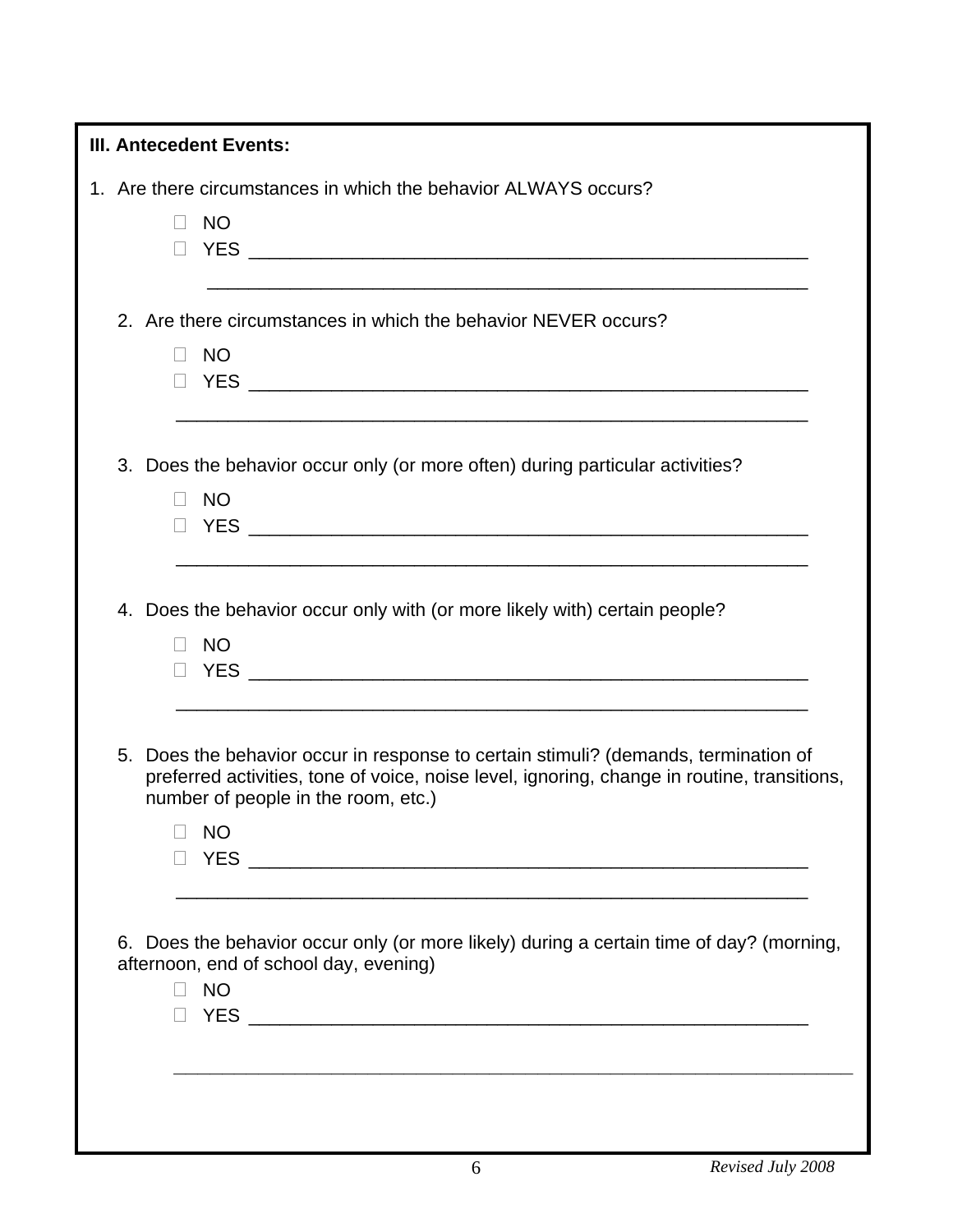### **IV. Skill Deficits Related to Behavior of Concern:**

.

Could the behavior be related to any skill deficits? (check\* all that apply)

- **Academic Skills**: Task requirements as presented are not at the student's instructional level in the core areas of Reading, Math, or Writing.
- **Participation Skills:** The student has difficulty with participating in non-directed, semi-directed, teacher-directed, or peer-directed activities. The student has difficulty in small or large group instruction.
- **Social Skills:** The student has difficulty acquiring and/or maintaining peer friendships. The student often withdraws from social interaction. The student is often verbally and/or physically aggressive in social interactions.
- **Communication Skills:** The student has difficulties with requesting what they need, including items, activities, attention, information, changes in the environment, or help. He/she has difficulties in conversational skills and answering questions, understanding non-verbal or verbal language, or following directions.
- **Organizational Skills:** The student has difficulty with organizing school supplies, study area, time, or projects, organizing class notes, or dividing assignments into task.
- **Self-Regulation Skills:** The student has difficulties with staying on-task, completing work assignments, handling stressful situations, calming self when agitated, following rules, or difficulty transitioning between activities/places or people. Difficulty with problem solving.
- **Study Skills:** The student has difficulty with studying for tests, taking tests, taking notes from lectures, or using studying techniques**.**
- **Motor Skills:** The student has difficulty with gross motor skills (e.g. running, raising arms, putting feet together, squatting, bending at waist, etc.) or fine motor skills (e.g. pointing, counting with fingers, holding a pencil/pen, holding a fork/spoon, pressing a computer key, using a mouse, etc.). S/he has difficulty with imitating others' actions.
- **Functional Skills:** The student has difficulty with performing activities of daily living (e.g. eating, dressing, toileting, grooming).
- **Play Skills:** The student has difficulty with actively exploring activities/toys in their environment (inside or outside) to play with during leisure time, playing with the items as designated, or engaging in interactive play with peers during activities.

\*If checked, please refer for further assessment (i.e. Speech & Language evaluation, Occupational Therapy evaluation, curriculum-based assessments, specific skills assessments)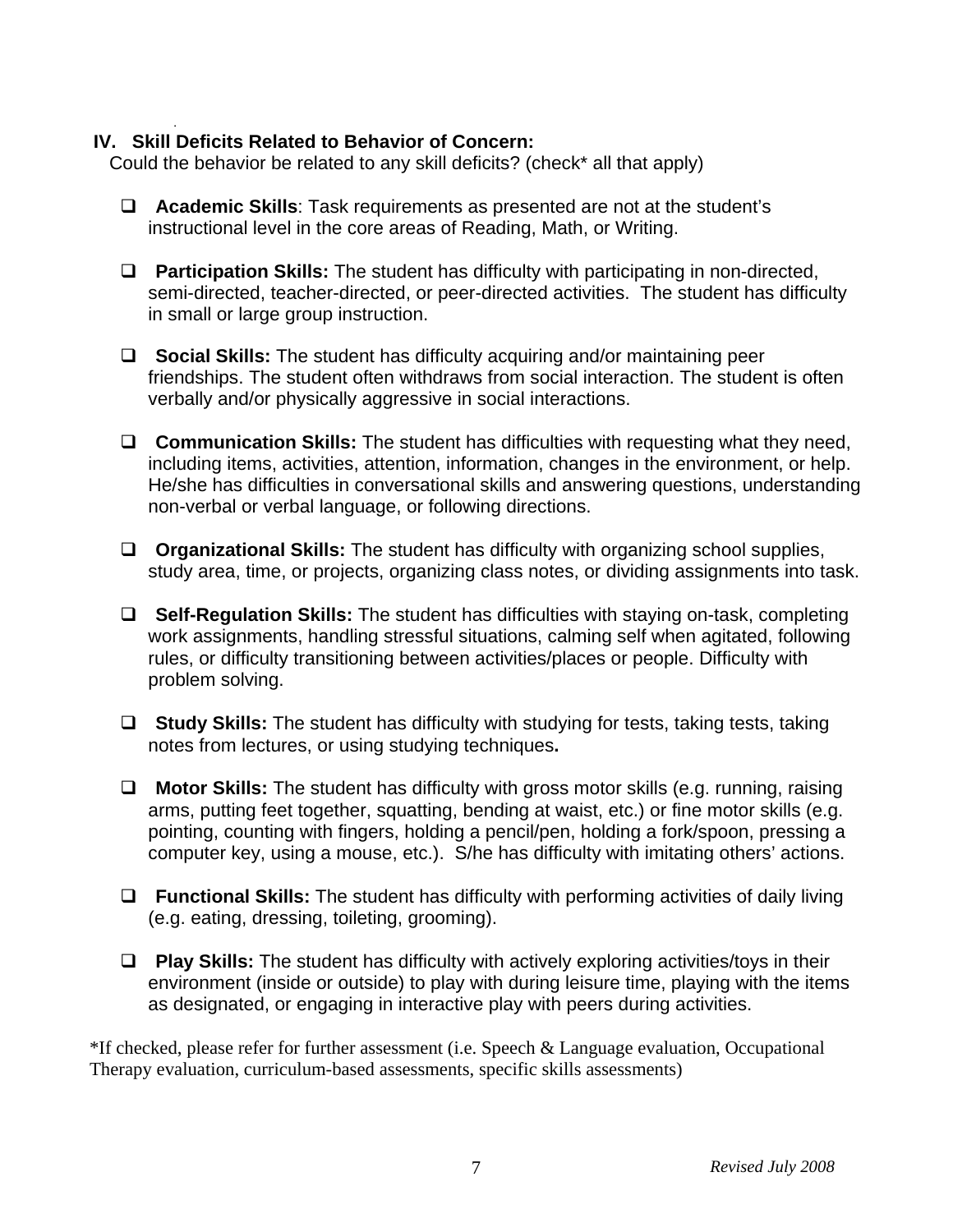|  | V. Consequence Factors:<br>1. Does the behavior allow the student to gain something?                                                                                                                                                                                                                                                                                                                                                                                                                                                                                                                                                                                     |
|--|--------------------------------------------------------------------------------------------------------------------------------------------------------------------------------------------------------------------------------------------------------------------------------------------------------------------------------------------------------------------------------------------------------------------------------------------------------------------------------------------------------------------------------------------------------------------------------------------------------------------------------------------------------------------------|
|  | A. Preferred activities or items?<br>Indicators: The behavior often occurs when the student sometimes or always regains an item or<br>activity that has been taken away or terminated. The behavior often occurs when the student<br>sometimes or always gains access to an activity or item that he was told he couldn't have. The<br>behavior rarely occurs when the student is given free access to his or her favorite items or<br>activities.<br><b>NO</b><br>- 1                                                                                                                                                                                                   |
|  | B. Peer or adult attention?<br>Indicators: The student frequently approaches others. The student frequently initiates social<br>interaction. When the behavior occurs, someone usually responds by interacting with the student<br>in some way (i.e. verbal reprimand, redirection, comforting statements). The behavior rarely occurs<br>when the student is receiving attention.<br><b>NO</b><br><b>YES EXECUTE THE SECOND SECOND SECOND SECOND SECOND SECOND SECOND SECOND SECOND SECOND SECOND SECOND SECOND SECOND SECOND SECOND SECOND SECOND SECOND SECOND SECOND SECOND SECOND SECOND SECOND SECOND SECOND SECOND SECOND </b>                                    |
|  | 2. Does the behavior allow the student to postpone, avoid, or escape something such as<br>task demands, social interaction, etc.?<br>Indicators: The behavior often occurs when the student sometimes or always postpones or escapes<br>the task demands placed upon him. The behavior rarely occurs when few demands are placed<br>on the student or when the student is left alone. The student is often noncompliant when asked to<br>complete tasks and the student sometimes or always postpones or escapes the tasks. The<br>behavior often occurs prior to predictable demands and the student sometimes or always avoids or<br>postpones the tasks.<br><b>NO</b> |
|  | 3. Does the behavior provide stimulation as an alternative to the student's lack of active<br>engagement in activities?<br>Indicators: The behavior occurs frequently when the student is alone or unoccupied. The student seems<br>to have few known reinforcers or rarely engages in social interaction activities. When the student<br>engages in the behavior, others usually respond by not attending to the behavior.<br><b>NO</b>                                                                                                                                                                                                                                 |
|  |                                                                                                                                                                                                                                                                                                                                                                                                                                                                                                                                                                                                                                                                          |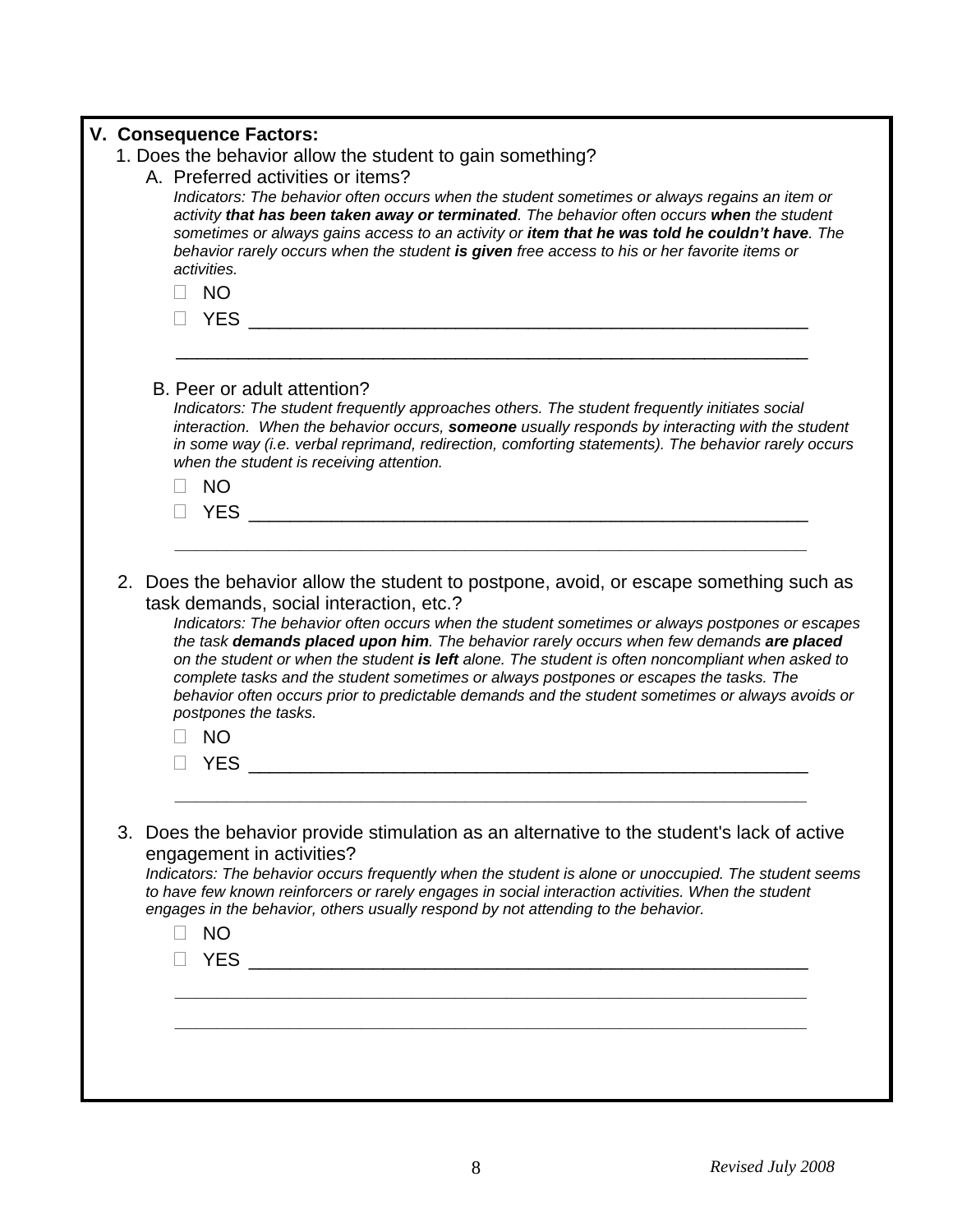### **STEP 2: DIRECT OBSERVATION**

The FBA interview results in a measurable description of the behavior of concern and information that leads to direct observation with data collection and analysis.

- ◆ Direct observation
	- ♦ Serves to clearly define the behavior
	- ♦ Supports or refutes interview information
	- ♦ Allows for assessment of behavioral events in the student's natural environment
	- ♦ Leads to an hypothesis regarding the function(s) of the student's behavior of concern
	- ♦ Serves as a baseline to measure the frequency, duration, and/or intensity of the behavior prior to intervention
	- ♦ Provides information that is necessary to build a Behavioral Intervention Plan
	- ♦ Supplies the team with progress monitoring data to evaluate the implemented interventions and guide adjustments to the BIP.
- ◆ Data collection
	- ♦ Define the behavior in observable and measurable terms.
	- ♦ Determine the purpose for data collection—the type of information needed from each data collection session (i.e. frequency counts, identifying antecedents and/or consequences).
	- ♦ Outline the schedule including where, when, how often, and who will collect data.
	- ♦ Design tools that will result in the collection of the type of data needed and that are functional with clear coding systems.
	- ♦ Transfer the data to a visual representation (graph) and analyze it for trend, level and variability.
- ♦ Data collection methods **(**Appendix A)
	- ♦ Record frequency and/or duration indicating time of day, location, activities occurring, and people present.
	- ♦ Write a description of the student's behavior as well as the antecedents and consequences using an Antecedent - Behavior - Consequence (A-B-C) format. This type of data must be collected multiple times across settings when the behavior of concern occurs as well as when the behavior of concern does not occur.

**Appendix A** contains sample data collection tools for use during direct observation followed by a graphic (visual) representation of the data to facilitate data analysis.

**Appendix B** contains blank data collection forms for you to use directly or adapt to fit your needs.